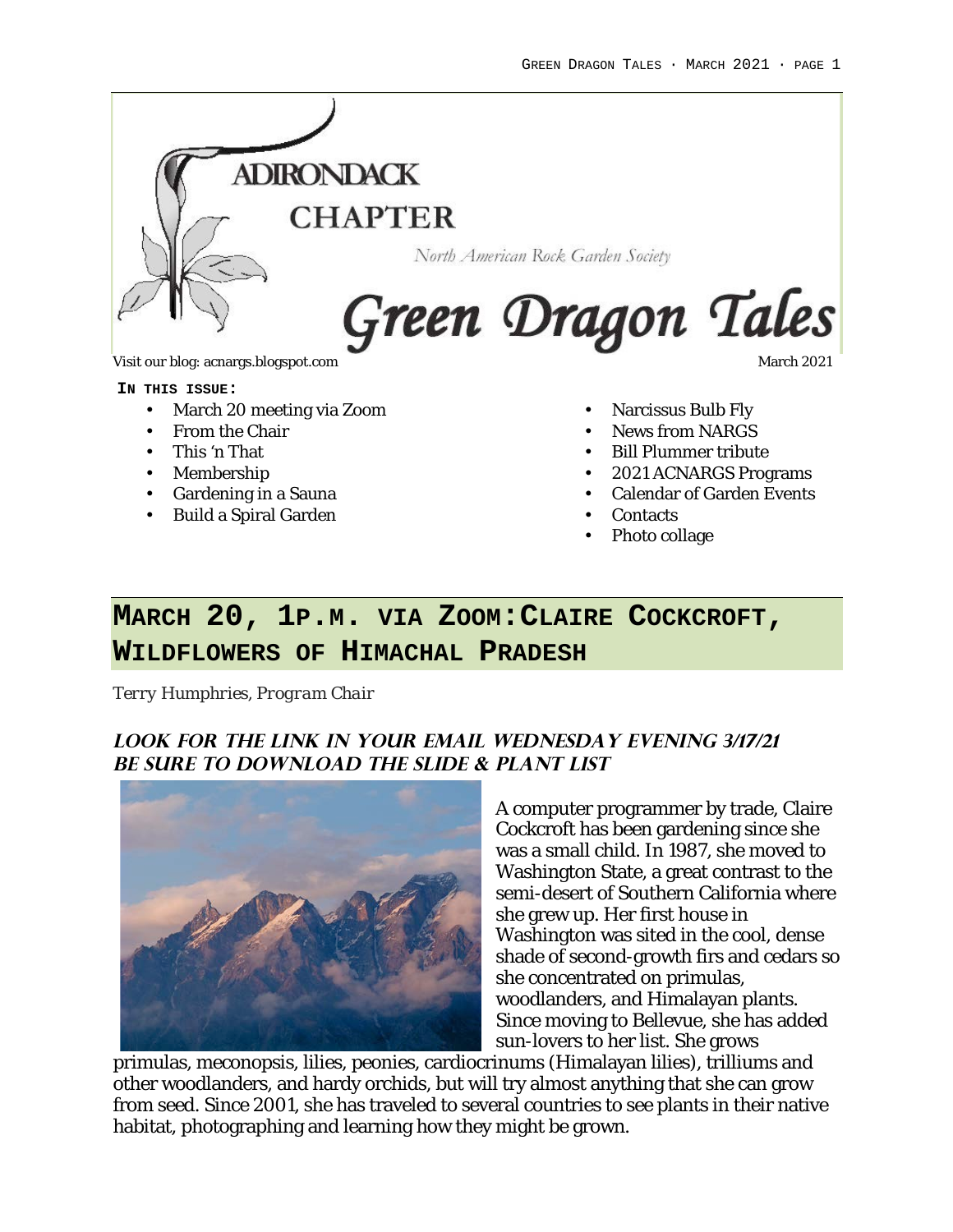A long active member of NARGS, Claire has presented widely and volunteered in many capacities. She is a current member of the Northwestern Chapter NARGS which meets in Seattle and Bellevue, WA.

Claire will share her adventures and botanical finds from a trek through the extreme landscape of Himachal Pradesh, a northern Indian state in the western Himalayas.

*Editor's Note: We're still Zooming. Don't be shy; give it a try. We're here to help. And we actually spend some time chatting following our program. It's the next best thing to being altogether.*



*Meconopsis aculeate* in the wild

# **FROM THE CHAIR**

*John Gilrein, Chair*

I know it's a few weeks away from being officially spring, but spring weather is now jockeying with winter as we get closer to real spring. Yesterday [while writing this] it was really close to 50 degrees, and today it was a little above freezing and brilliantly sunny. Though I do like the snow, I'm still really itching for spring and can't wait to start checking out the sprouting plants, pull a few weeds, and see the first blooms of the season. I usually have a *Cyclamen coum* start blooming in late February or early March, but this year with all the snow cover (there's still more than a foot of snow on the ground), I'm not expecting to see anything blooming for a few more weeks. I just got my NARGS seeds from the Seed Exchange yesterday February 24, which took 12 days for delivery from Oregon and sowed most of them today February 25.

The winter *NARGS Quarterly* included an article written by Kenton Seth (who lives in Grand Junction, CO) on seed starting. The article included a lot of good advice about starting seeds and stratifying<sup>1</sup>. Kenton used to tweak his soil mixes to make multiple different mixes for different plants, and now only makes one soil mix using a good quality commercial soilless mix and amendments to improve drainage. Types of amendments for improved drainage include scoria ((porous volcanic rock that may be hard to source here), pumice, perlite, Turface (expanded clay), and expanded shale. I doubt he's growing many woodland plants in his very dry Western Colorado climate, and of course rock garden plants love drainage.

He recommended not using soil-based potting mixes. I'm still tweaking my soil mixes, but I'm starting seeds for woodland plants and trees, as well as rock garden plants. One point that's important to think about – drainage in the growing medium is much less

*<sup>1</sup> process of treating seeds to simulate natural conditions that seeds would experience in the soil over-winter to break seed dormancies and initiate the germination process*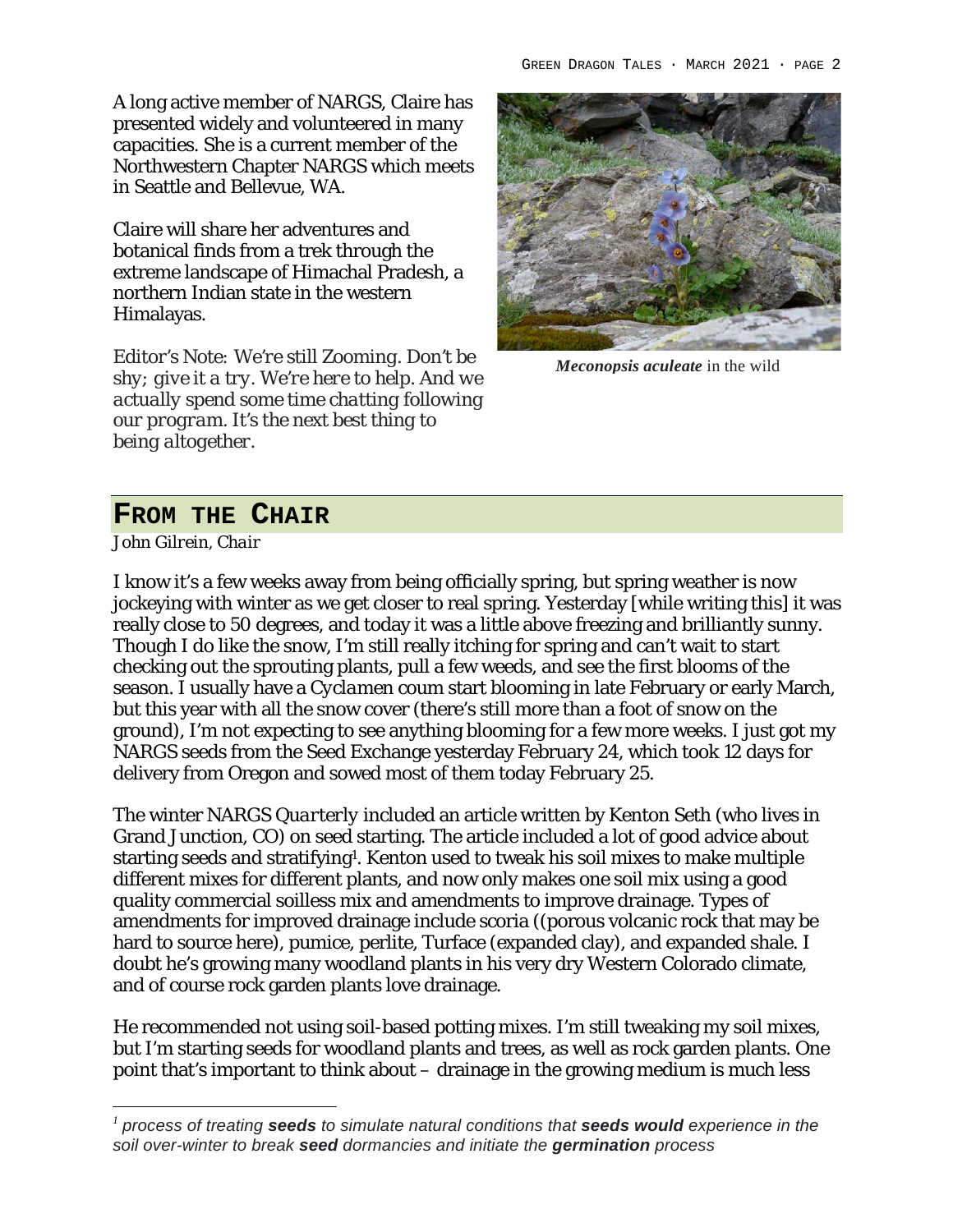critical if you have complete control over watering, i.e. you're stratifying your seeds under cover. One often finds rock garden plants grown in a fairly rich potting mix; this is possible when the nursery is growing in greenhouse and the plants are not at risk of being overwatered.

### **What's Ahead**

What are our chapter's plans for spring 2021? Of course, our March and April meetings will be virtual meetings, on Zoom. The February meeting was almost as good as being together in person, and it was really nice to chat with people and see them on the computer screen. We cannot have an April seedling exchange. We're working on some sort of May plant sale, and we need your input about how we will do this sale. So please fill out the poll sent to you in a separate email (via Survey Monkey); this only takes a few minutes to complete.

People's responses/reactions in a COVID afflicted world are all over the place; we had a successful August plant sale but there were quite a lot of people who would not participate at that time. We could always predict good participation in the Garden Fair plant sale in pre-COVID days. Now it is very hard to predict participation in the May plant sale. We hope to either participate in the modified Ithaca plant sale on May 14 or 21 at the Ithaca Farmer's Market, or have our own/separate Adirondack Chapter plant sale around the same time. A big advantage of the sale at the Ithaca Farmer's Market is for the community to see us, with the possibility of attracting new members.

The next big question after that is whether we have a chapter sponsored garden tour this year. Like everything else in the past year, if we were to have a garden tour, there might be new rules and/or restrictions to make this safer. We realize not everyone will have been vaccinated by May or June 2021, but many of us will have passed that milestone, which can't come soon enough for me.

Hope to see you in March on Zoom, and maybe in person in May at our outdoor plant sale!

John Gilrein, Chair

## **THIS AND THAT: THE CHAPTER AT WORK**

*John Gilrein*

Here are still more behind the scenes activities of our Chapter this month.

We contacted lapsed members. Like many other things, the pandemic has complicated membership renewal. Reaching out has been successful, in that some former members renewed, or will renew, their membership.

We extended Zoom meeting invitations to select gardening groups outside our Chapter, for example Master Gardeners. As a result we see increased participants at our Zoom meetings. We are planning to invite the Hudson Valley NARGS Chapter (Westchester County, NY) to our Zoom meeting, which has not been meeting. They are a small Chapter. Our Zoom membership allows 100 participants at a meeting, and we have not yet approached the maximum number.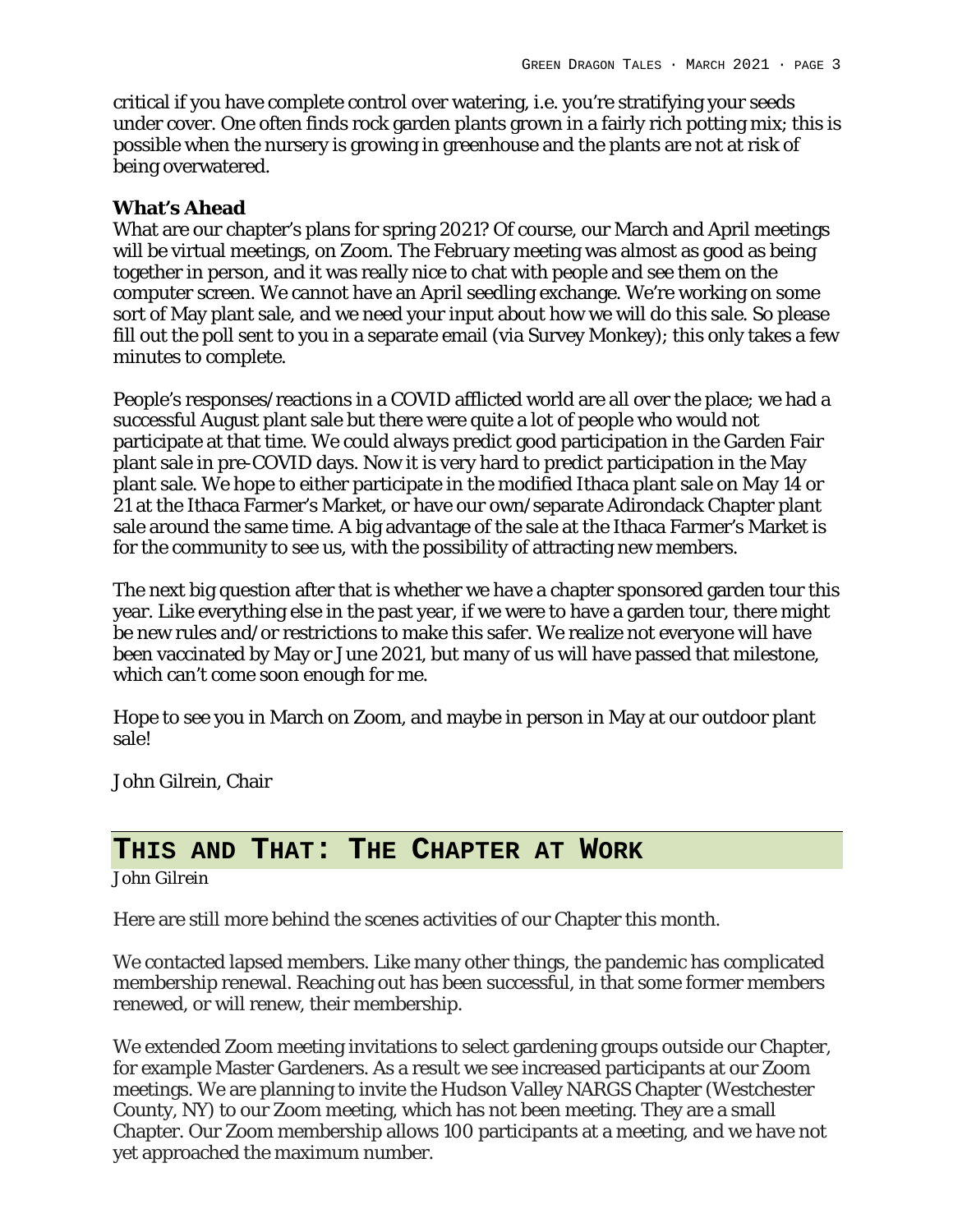Another item, which is still under discussion, is whether to involve other local gardening groups in one of our plant sales – either as contributors, shoppers, or both. There are logistics to consider, in order to follow covid protocol for the spring, summer, and fall. Hopefully we'll be able to return to in-person meetings by September!

Save the date. Our Chapter has agreed to host the 2022 NARGS National Conference aka the Annual General Meeting. The dates are Tuesday through Thursday, June 14-16. The Planning Committee – John Gilrein, Terry Humphries, Marlene Kobre, and Carol Eichler, have begun meeting and are trying to re-create as much of the 2020 itinerary as possible. As we get closer to the date, we will be seeking Chapter volunteers for help.

# **JUST A REMINDER: TIME TO RENEW FOR 2021!**

**Download the 2021 membership form** at **acnargs.org/join.** 2021 memberships are now due. The email accompanying this newsletter notifies you if you have or have not yet renewed.

# **GARDENING IN A SAUNA PART 2 (CONTINUED)**

*Joseph Tychonievich, reprinted by permission from* the *Winter 2019-20 Rock Garden Quarterly*

Editor's note: Having re-located from Michigan to Virginia (3 years ago), Joseph has had new gardening challenges related to big climate changes. It has resulted in one giant experiment. Here we reprint part 2 of his article (see our January issue for Part 1) to list some of the survivors in the hot, rainy summers of his new home. Some of these plants are hardy for us and face our own climate challenges.

## *Bellium minutum*

This one is happy. Maybe too happy. I do love this plant, but I'm probably going to regret planting it*. Bellium minutum* forms a tiny, perfectly flat creeping ground cover of tiny green leaves. Back in Michigan, it would flower more-or-less all summer. Down here, it blooms like crazy in the spring, takes a break for the heat of the summer, and picks up again a little in the fall. It is spreading a little too aggressively, but it is so low growing I'm not too worried about it smothering other plants.



### Daphnes

A similar plant *Bellium bellidiodes.* Wikimedia

Alpine daphnes have been at once my biggest success and disappointment. I planted Daphne 'Kilmeston', D. 'Lawrence Crocker', D. 'Rosey Wave' and D. x hendersonii expecting them to all die. 'Lawrence Crocker' bit the dust during the first summer, but the other three are thriving. That's the good news. The bad news is that they just don't flower like they did back north. In Michigan, *D. x hendersonii* was a solid mass of flowers every spring and re-bloomed a couple of times during the summer and fall. Here, it is growing just fine, but the flower display is underwhelming. Alpine daphnes were my favorite rock garden plants in Michigan but I don't think I'll be planting them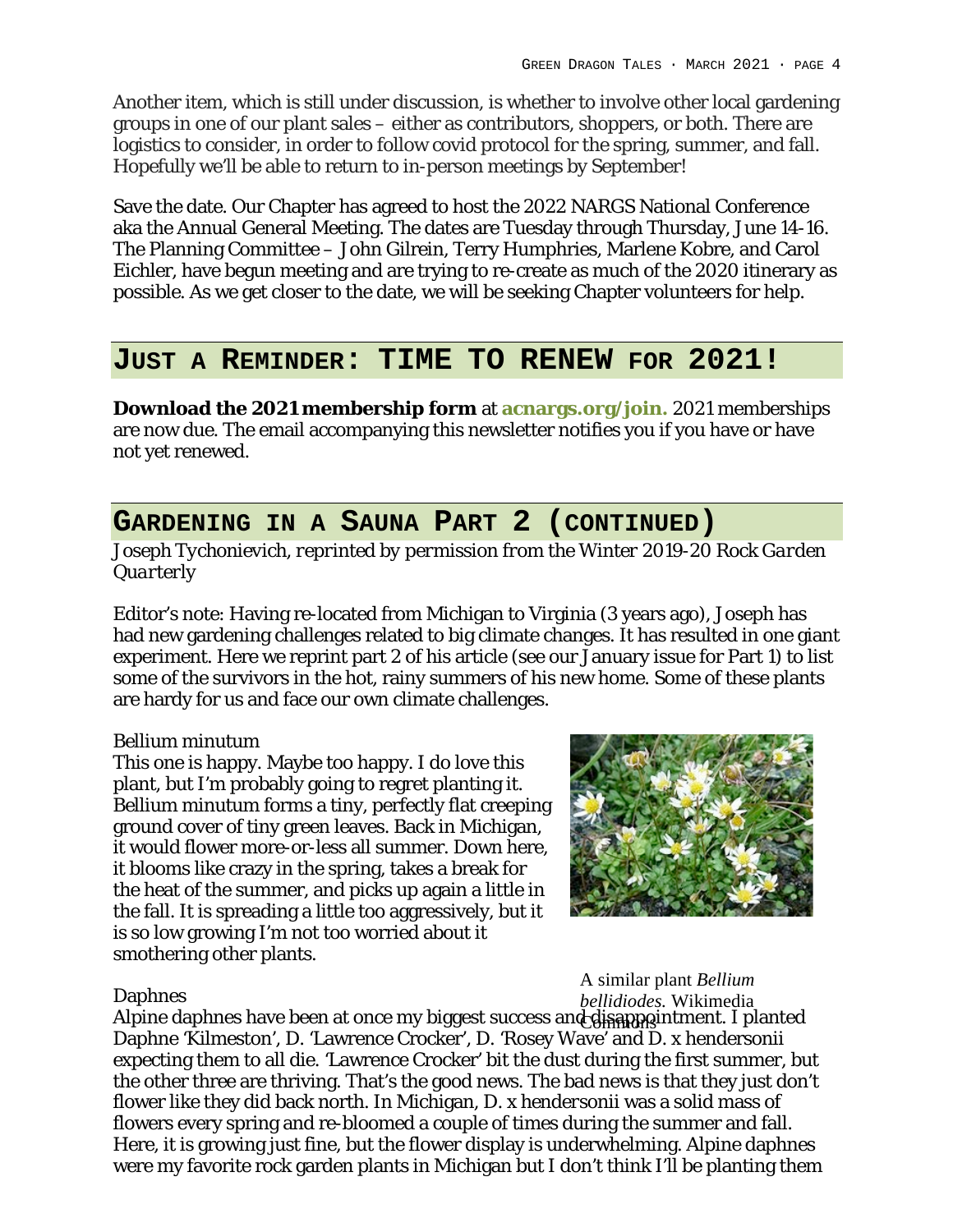again down here. I'm holding out hope that the flower display will improve with age, but if it doesn't, they may all get ripped out. The best performer, in terms of flowering, has been D. 'Kilmeston'. It has never covered itself with blooms, but it does flower fairly heavily for a long stretch of spring and early summer.

### *Saponaria* 'Pink Surprise'

Right after I moved I was in Minnesota to speak at a gardening event and got to visit with the legendary rock gardener and nursery woman Betty Ann Addison. She kept offering me plants and I kept saying they looked beautiful but I was sure they wouldn't survive in my new, hot garden. Luckily, she didn't listen to me, and I went home with some beauties, like *Saponaria* 'Pink Surprise'. It is so tiny, so perfect and alpine-looking that I just knew it was going to die. I was completely wrong. It may be my favorite plant in the whole crevice, forming a perfect mound of tiny foliage and, in classic alpine fashion, completely covering itself with flowers in spring.

## *Dianthus* 'Red Penny'

This is another gift from Betty Ann Addison. Again, I looked at those silver leaves and the dense growth habit and thought there was no chance it would make it through a coastal Virginia summer. Again, I was completely wrong. It has produced masses of intense flowers in spring with sporadic re-bloom through the summer. I bet it would rebloom even better if I deadheaded it.

## Cactus

I've been collecting different species and hybrids of the genus *Echinocereus* for a few years. Many of them were perfectly hardy in my Michigan rock garden, they have beautiful flowers, and they don't have obnoxious glochids [translate: spines or prickles] like opuntias. Moving to a warmer climate, I happily put the whole collection into my crevice, where I'm sorry to say that some have died, and the others have merely survived. The happiest of the bunch is *Echinocereus reichenbachii.* I guess I shouldn't be surprised that plants native to high dry places in the West don't exactly love a constant deluge of water. I have seen happy specimens of other species around the



Southeast, so maybe I just need to give them even better drainage.

## *Aloe striatula* (syn. *Aloiampelos striatula*) [Note:: not winter hardy in New York]

I grew this from seeds and plopped about 20 of them in my tiny crevice garden. The seedlings looked so small and innocent. By the end of their first summer, they were all over a foot tall and I was getting worried. I dig some out and gave them to friends but still had 15 going into their first winter. At first, I thought they'd all survive but mercifully a bit of colder weather killed all but three individuals. Those three may still be too large for the garden, but they are staying for now. They haven't flowered yet, but the foliage is pretty fantastic.

## *Z. grandiflora.* Photo by Stan Shebs, Wikimedia

### *Zinnia grandiflora*

I'm a huge fan of this plant, have been ever since seeing it growing in huge sheets in gardens in Denver. My personal experience is that there is a lot of variability in how well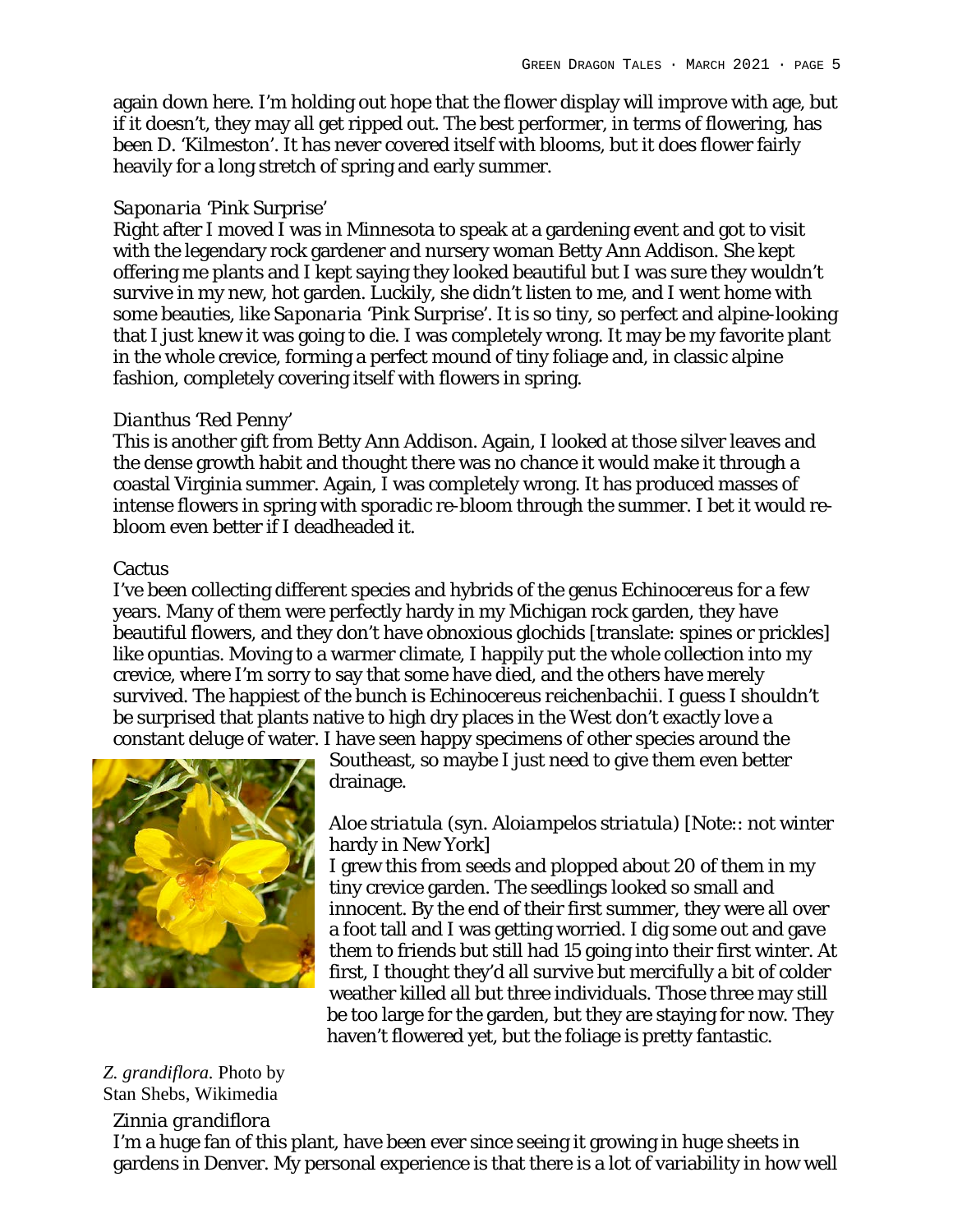different clones perform in wet climates. My first ever plant was a named selection, 'Gold on Blue' which sat in my Michigan garden for one summer, never grew, and never flowered. Plants I grew from seed I purchased from Alpains showed huge variations in vigor. Some seedlings wasted away and died while others bloomed all summer long and spread happily. A couple of the happily growing seedlings moved down here to Virginia where they are just as happy. They pump out little yellow flowers all summer long, even through the most oppressive heat and humidity. I grow this in mounded sand next to the crevices because it can spread very aggressively. If you'd like to grow this plant in a rainy climate, I recommend starting with a packet of seed. The seed germinates easily, the seedlings start flowering their first summer, and you'll get some genetic diversity to select from.

### Zauschneria (Syn. Epilobium)

This is a genus I've drooled over on visits to Denver, where specimens cover themselves with a glorious excess of brilliant flowers. So I thought I'd try some. I purchased *Z. latifolia* 'Woody's Peach Surprise', *Z. garrettii* 'Orange Carpet', and *Z. canum* var. Arizonica 'Sky Island Orange'. 'Woody's Peach Surprise' bit the dust nearly immediately. But the other two… They didn't just thrive, they quickly ran out of the crevice garden, into my rich, heavy, native soil, and generally started making pests of themselves. However, though they proved to be something close to



weeds, in their first year I got a total of three miserable little flowers. Frustrated, I ripped all of them out of the credidegrafden, WukiMediame of the runners that had spread into the surrounding grounds, **@orduthoiss**year... well, it is a different story. I don't know if it was the richer soil, a hot, dry spell at the end of the summer, or something else, but they are blooming like CRAZY, covering themselves with brilliant flowers. Hopefully they'll keep doing it in years to come, though I certainly won't be letting them set root in a crevice garden ever again. *Z. californica* 'Olbrich

Those are the highlights of my new crevice garden. I've killed a lot of plants and there remains a long list of plants to try in the future, but I'm thrilled with the range of rock garden plants I've been able to cultivate in my cheap little crevice garden in this saunalike climate.

## **A SPIRAL ROCK GARDEN TO BUILD IN A DAY**

### *Carol Eichler*

For years I've had my eye on a small spiral garden on the corner of Court and Albany Streets by the Alex Haley swimming pool in Ithaca. It has deteriorated over the years but my recollection is that there was someone working on staff at Cooperative Extension here who was building them, and maybe even holding how-to construction workshops. It turns out this a basic technique for permaculture gardening And they are perfect for fitting a lot of plants into a small space, perfect for herbs since you don't really need a lot of plants for kitchen use.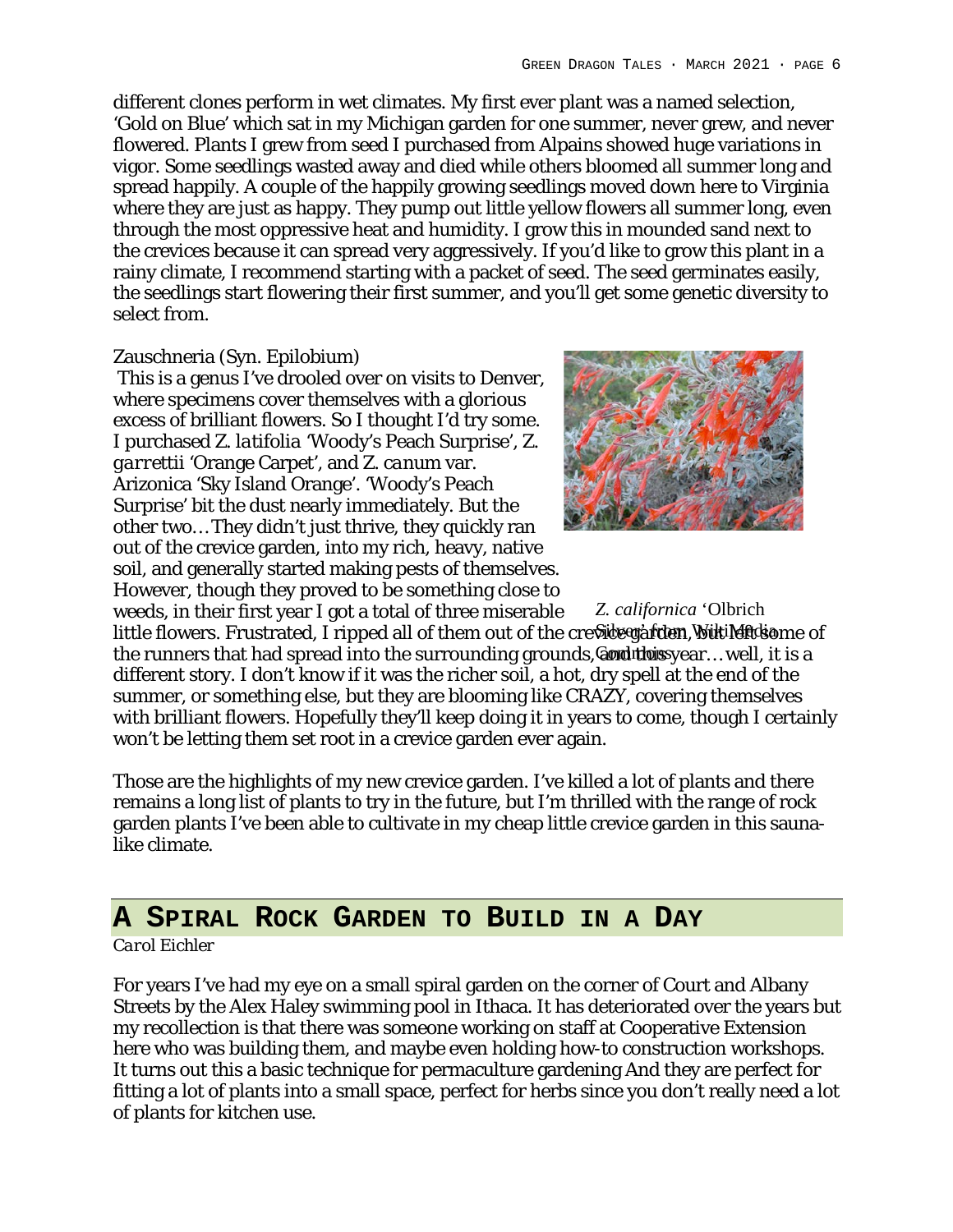For some of these very same reasons, this type of construction would be perfect for a rock garden because…. It makes good use of a small space by building up. The height helps achieve a greater planting depth to allow for the root growth of rock garden plants and, like with herbs, you could fit a lot of plants in a small space. But maybe what attracts me even more is that it looks easy enough to construct. When it comes to gardening, I'm always looking for easy.

GREEN DRAGON TALES MARCH 2021 · RAGE 7

For anyone who wants to consider building a spiral rock garden *I et* gun ta great a website that walks you through the steps of construction. Granted, it's geared to planting an herb garden. However, it can be easily adapted for a rock garden. I've outlined the basic steps here with my own speculative modifications. The Archimedies Spiral

If you are intrigued, I suggest that after reading my article you go to the website noted below, where there are great photos, illustrations, and videos that not only demonstrate the steps but suggests different building materials and design modifications.

5 steps to building a spiral rock garden:

- 1. Select the site and map out your circle. Choose a sunny location, ideally away from big trees whose leaves, when they drop, become a maintenance issue; allow for about a 5 to 7 foot diameter circle for the planting area. By not making the diameter too large, you will be able to reach into the center for maintenance. Add another foot or so all around to create a transition zone from the surrounding lawn to the garden.
- 2. Prepare the base and map out your circle. You can create a simple compass with a stake as the center point and string length equal to half the chosen diameter. One video demonstrated marking the spiral lines with gravel or spray paint.

## Suppress the weeds first.

The website suggests placing a layer of sturdy landscapes fabric to prevent earthworms from mixing native soil with your carefully selected gritty soil medium. Then layer thicknesses of cardboard as foundation, followed by an optional layer of gravel.

If your intention is to build a rock garden, I suggest for your lowest planting level that you dig out the soil to about a spade depth to create a deeper root run for the base plants – some of this displaced soil can be used to help fill the center of your spiral.

3. Construct the spiral wall.

You can use most any material such as bricks, pavers or somewhat trickier-towork-with blocky stones to create the spiral and build height, depending what you may have on hand, how much labor and/or money you want to invest. This will also create planting pockets in between the layers of material.

4. Add growing medium.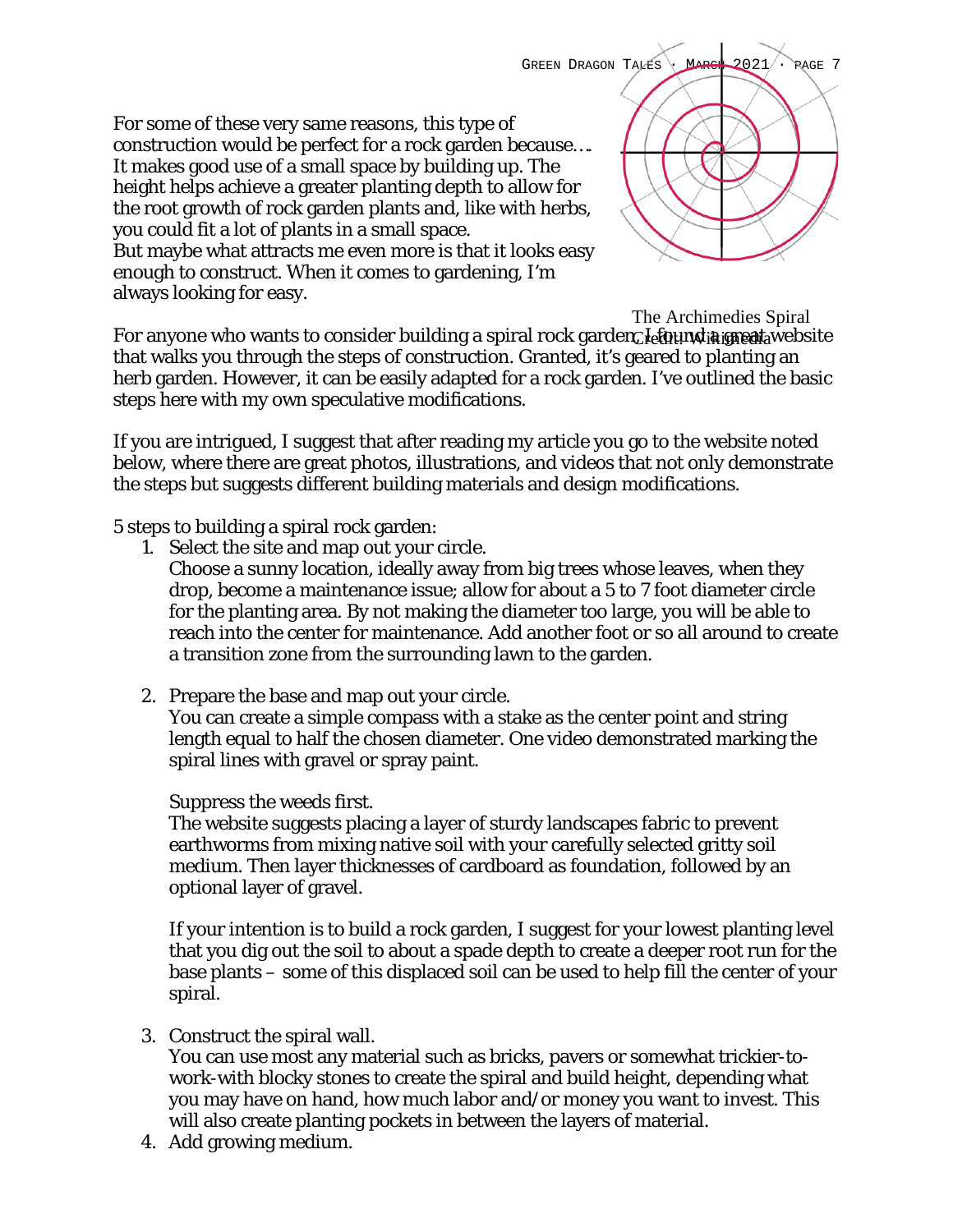Coarse builders sand is currently a favored choice of many rock gardeners including me. It's cheap (especially if bought in bulk where you can load your own and pay by the pound)<sup>2</sup>. Sand provides both sharp drainage and (if deep enough) good moisture retention, no mixing required. Sand that is quarried locally should have the calcareous pH that is desirable for many rock garden plants.

I'm sure there's a way to calculate how much growing medium you will need (more than you might think) but I've been notoriously bad at being accurate – once dramatically overestimating, once under-estimating.

Water in your growing medium to eliminate air pockets or better yet allow your growing medium to settle for a few weeks. If not planting right away, I like to top with a pea gravel mulch (again hauling my own and paying by the pound) to help hold the sand in place and avoid wash-outs.

5. Wait to plant.

For me I've been most successful if I plant when the weather is consistently cool. My preference is to plant in spring as early as possible and preferably before May 1st. The plants at that time are eager to grow, seem to establish more quickly, and we can usually count on regular rainfall. After May 1<sup>st</sup>, temperatures often spike into the 80's, which can spell sudden death to a rock garden plant when its roots aren't yet established.

Resources: For more complete instructions copy and paste this URL into your browser: **https://themicrogardener.com/4-step-guide-to-building-a-herb-spiral/** This site is geared to building an herb garden as I mentioned. Herb plants as they grow will eventually obscure the spiral and its beautiful foundation of stone or stone-like material. But not so with rock garden plants – as I see it, yet another reason for using this construction method for planting to rock garden plants!

## **NARCISSUS BULB FLY: HIDDEN CULPRIT**

*Pat Curran*

We are used to thinking of Narcissus as fool proof spring bulbs, if they get enough sun and are planted in well-drained, not too heavy soil. We are warned not to cut the foliage off before it yellows, which is often not until late June. And yes, the bulbs may need dividing after 20 years or so when they get crowded and the amount of bloom starts to decrease. But since they are rodent and deer resistant, we rely on them for spring color.

But there is a villain lurking underground that you might have and not know about.

I'm referring to the Narcissus bulb fly. There are two species, the greater and the lesser bulb fly, but the maggots of both species live down in the bulb and hollow it out with their feeding. If that doesn't kill the bulb, the rot that frequently sets in will do the trick. The maggot of the greater bulb fly is large, one per bulb, while the maggots of the lesser

 $2$  Not a commercial endorsement but I am often asked where to get my sand and gravel. I get mine from close by P&S Excavating on Agard Road, Trumansburg. They also operate Cayuga Compost.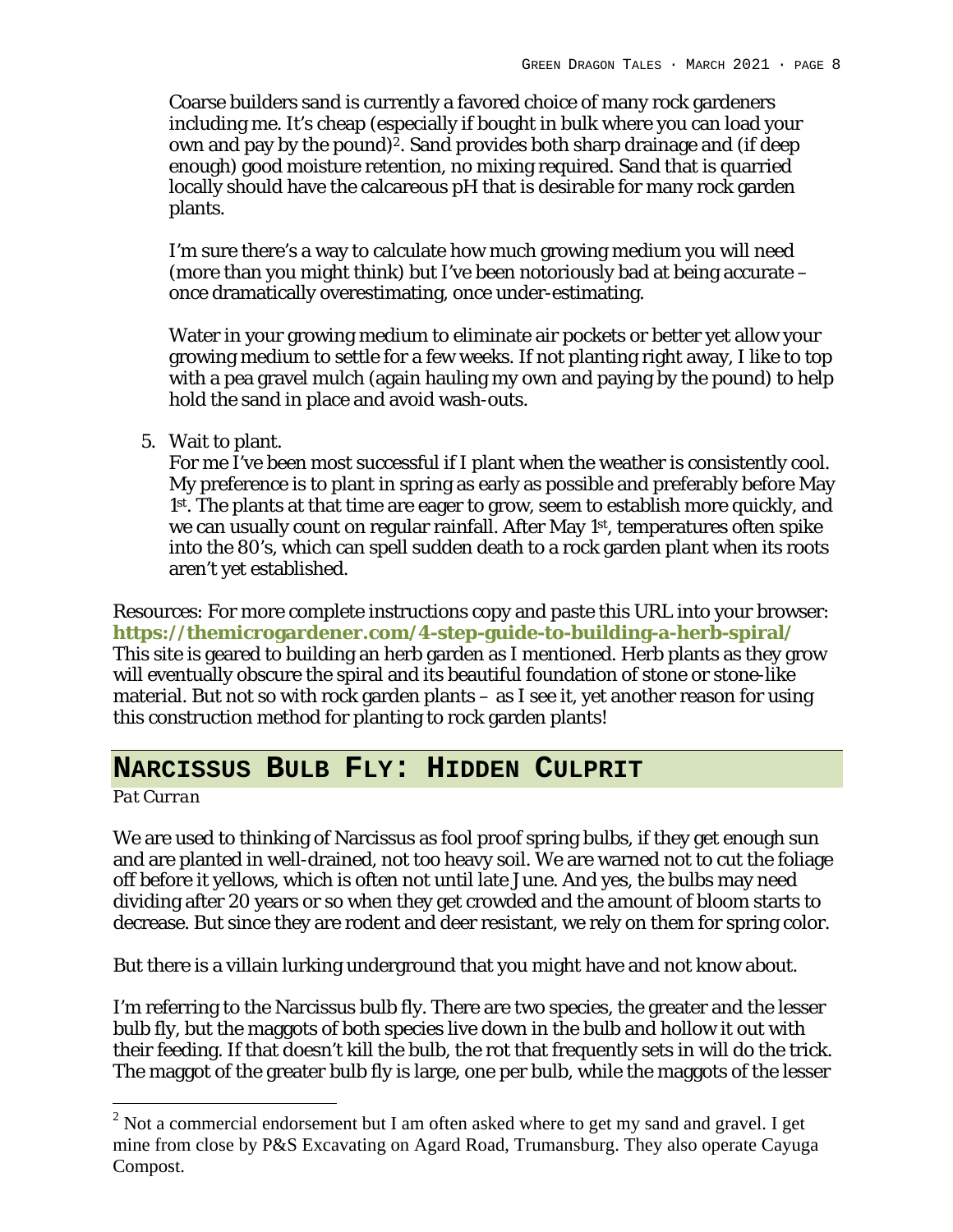bulb fly are much smaller and several will be found together in one bulb.

I had a GrowLine call many years ago from a respected professional gardener who wanted to know why the Narcissus planted at a client's landscape had not come up the next spring. Perhaps the drainage was poor, but I recommended digging a couple of bulbs up to see what they looked like. I never did hear the results, unfortunately. But I had heard about the bulb fly and started to pay more attention at home.

Every winter, I force Narcissus bulbs for bloom in the house in February. or March. After they bloom, I keep the foliage going until normal dormancy occurs. At this point, usually May, I could plant the bulbs in the landscape, but I'm usually too busy. The bulbs either stay planted in the pots, out of the sun and rain, or I knock the bulbs out of the pots and store them dry.

I've learned that it's best to knock the bulbs out of the pots so I can inspect them. Occasionally I find a rotten bulb or an infested one. Where do these bulb fly maggots come from? I'm left to wonder if there were tiny eggs on the bulbs.

I've also found infested bulbs when I have done landscape renovation which involved digging and dividing Narcissus. Now that's scary! I just hope that the bulb flies are not widespread. There's not a lot of information available on these bulb flies, and the Cornell entomology department didn't have a factsheet on the issue the last time I checked.

How does one detect infested bulbs that may not be showing symptoms? I have learned that if the Narcissus bulb is not rock hard, it is probably infested. If the bulb is the least bit softer than that, I take my trusty Felco pruners and make a vertical cut from the basal plate up to the top of the bulb. This exposes the core of the bulb where the maggots and/or the rot is present.

Sometimes there are small maggots living between the layers inside the bulb (think layers like an onion). If the bulb is especially precious or important, you can peel off the outer layers and save the uninfested core. If you made a vertical cut through the basal plate, the two bulb halves are still viable. Go ahead and plant them or the whole core if you didn't cut, and in a few years, the bulb will have grown enough to resume blooming. Apparently, the bulb fly is another introduced insect: The adult flies are bumblebee mimics.

Here below are a few websites that I found useful. My takeaway is that if I see Narcissus foliage that is paltry and hasn't bloomed, one reason might be bulb flies. I will try to dig those bulbs up and investigate. I will also maintain a mulch over the bulbs in the hope that the eggs or hatching larvae don't manage to make it down to the bulb.

If the Narcissus are well established for years, I may contradict the general cultural information and cut it off way down, earlier than usual, probably at the end of May so that I can mulch right over the bulbs better. This may make it harder for the bulb fly to lay eggs in the soil cracks (see the websites) and/or for the maggots to move down to the bulb.

Bug Guide: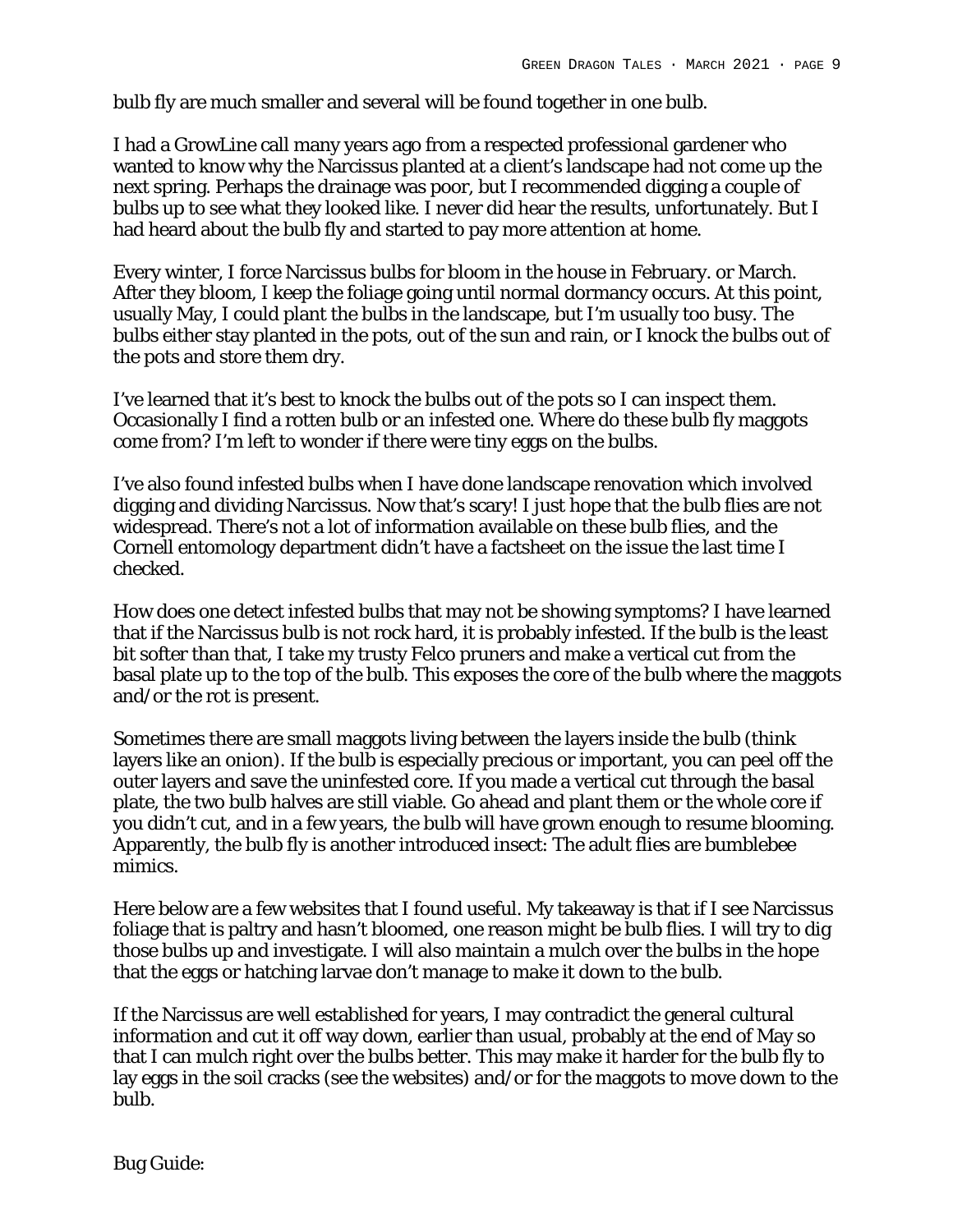**https://bugguide.net/node/view/7222**

Advice from North Carolina: **https://content.ces.ncsu.edu/narcissus-bulb-fly**

and Colorado, with especially good pictures: **https://webdoc.agsci.colostate.edu/bspm/InsectInformation/FactSheets/N arcissus%20Bulb%20Fly%202020.pdf**

Gardening Know-How **https://www.gardeningknowhow.com/ornamental/bulbs/bgen/tips-forbulb-fly-control.htm**

## **NEWS FROM NARGS: TUNE IN TO PANYOTI**

Panayoti Kelaidis, a VIP at Denver Botanic Garden and with NARGS, has been gardening for 60 years, and is really into plants. Dubbed "an acolyte of the cathedral of chlorophyll," he was recently interviewed by Doug Tallamy in his hour-long audio podcast. The episode is titled "The Art and Science of Rock Gardening" (podcast #306), and it is well worth listening to at **indefenseofplants.com/podcast.**

# **BILL PLUMMER TRIBUTE**

The latest issue of Solidago, the newsletter of the Finger Lakes Native Plant Society, included a wonderful tribute to Bill Plummer, which is well worth sharing. Viewing the photos is like visiting his garden…again. Here's the link: **Solidago March 2021** OR (**https://flnps.org/sites/default/files/newsletters/Solidago%2022(1)%20March%202 021%20final%20color%20to%20post%20%20print\_Redacted%20sml.pdf**)

*Got a question? Have a comment to offer?* Join the discussion; join the ACNARGS Member Forum. Not a member yet? The Forum is limited to ACNARGS Members. Send a request to Carol Eichler, **carolithaca@gmail.com**. Then simply respond to your email invitation to join this Google Group.



**ACNARGS UPCOMING 2021 PROGRAMS**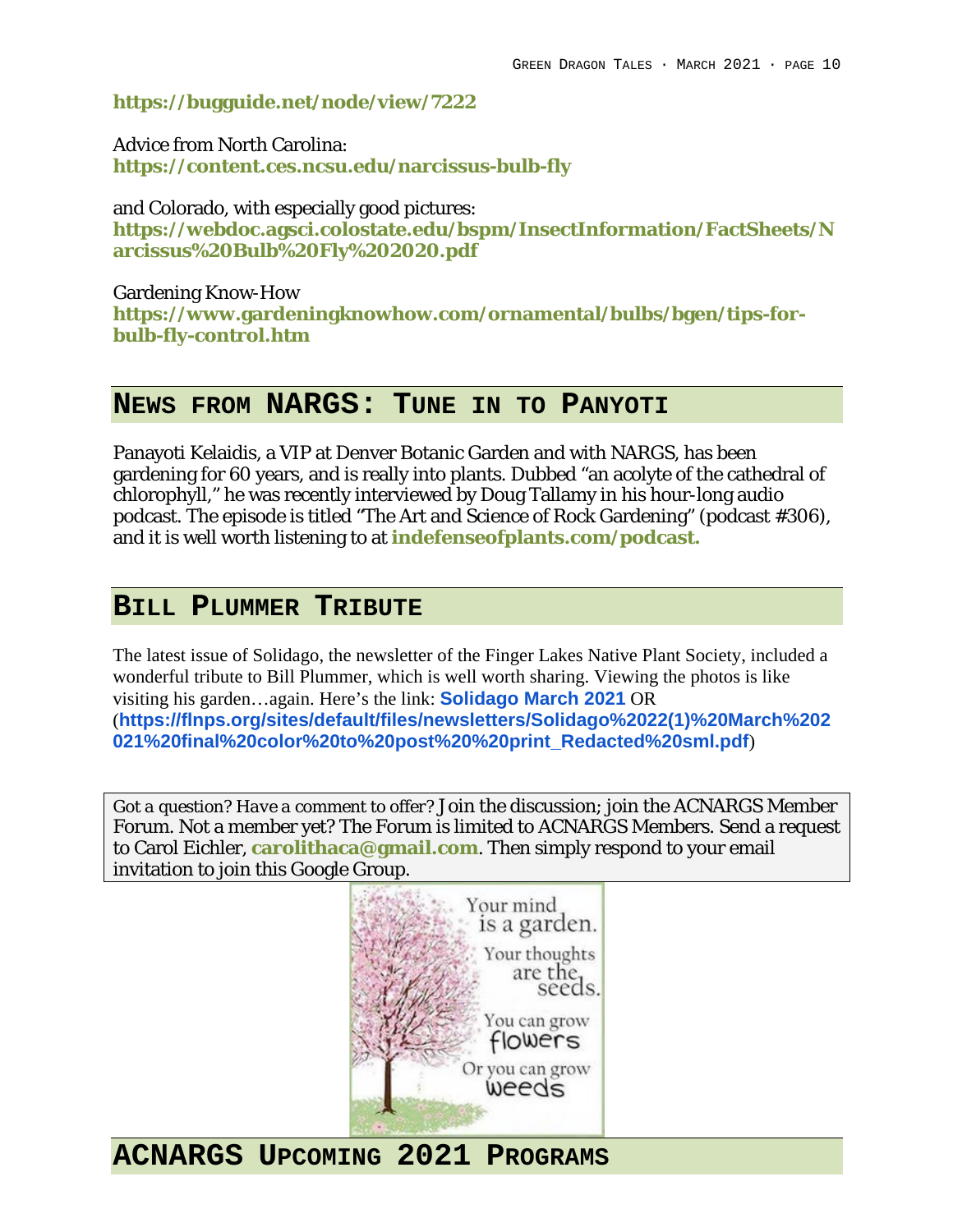**NOTE: Due to covid our meetings will take on a different format for the forseeable future. We will hold live meetings via Zoom for now, with hopes of resuming in-person meetings in the fall. For those of you unfamiliar with Zoom, contact Terry Humphries for assistance.** 

March 20: Claire Cockcroft via Zoom, "Wildflowers of the Himachal Pradesh"

April 17: Anna Leggatt via Zoom, "Clematis the Queen of Flowers"

May TBD: Plant Sale covid style, date and format announced in our April newsletter

2021 NARGS Annual General Meeting in Durango, CO. Scheduled for June but may be rescheduled for late summer. As of press time, no further information is available.

What's in store for our programs this summer and fall? Hopefully we will be able to meet in person. This newsletter is your best source for learning about our 2021 programming.

### **CALENDAR OF SELECT GARDEN EVENTS**

For the latest information, visit these websites of these gardening organizations.

Cornell Cooperative Extension of Tompkins County. Online class information: **http://ccetompkins.org/gardening**

Finger Lakes Native Plant Society monthly meetings via zoom. **https://flnps.org/**

Cornell Botanic Gardens: Verdant Views virtual programs; no on-site events at this time; visit Cornell Gardens at home: **https://cornellbotanicgardens.org/explore/events/**

Liberty Hyde Bailey Garden Club: **http://www.hort.cornell.edu/LHBGC/**

To have a garden event in your area listed send all pertinent information to David Mitchell at **david\_mitchell\_14850@yahoo.com**

# **2021 ACNARGS BOARD MEMBERS AND CONTACTS**

*If you want to volunteer, we'd love to hear from you!*

Chair: John Gilrein, **basecamp@alum.syracuse.edu** Program: Terry Humphries, **terryehumphries@gmail.com** Program Committee Members: Could this be you? Secretary: Currently rotating amongst "Responsible People" Treasurer: BZ Marranca, **mmm10@cornell.edu** Plant Sales Chair: Carol Eichler **carolithaca@gmail.com** Plant Sales Committee Members: Michael Loos, BZ Marranca, David Mitchell Plant of the Month: Marlene Kobre, **mkobre@ithaca.edu** Membership: Mary Stauble, mes2@cornell.edu New Member Hospitality: Graham Egerton Newsletter Editor: David Mitchell, **dwm23@cornell.edu** and sometimes Carol Eichler. Looking for a new editor!